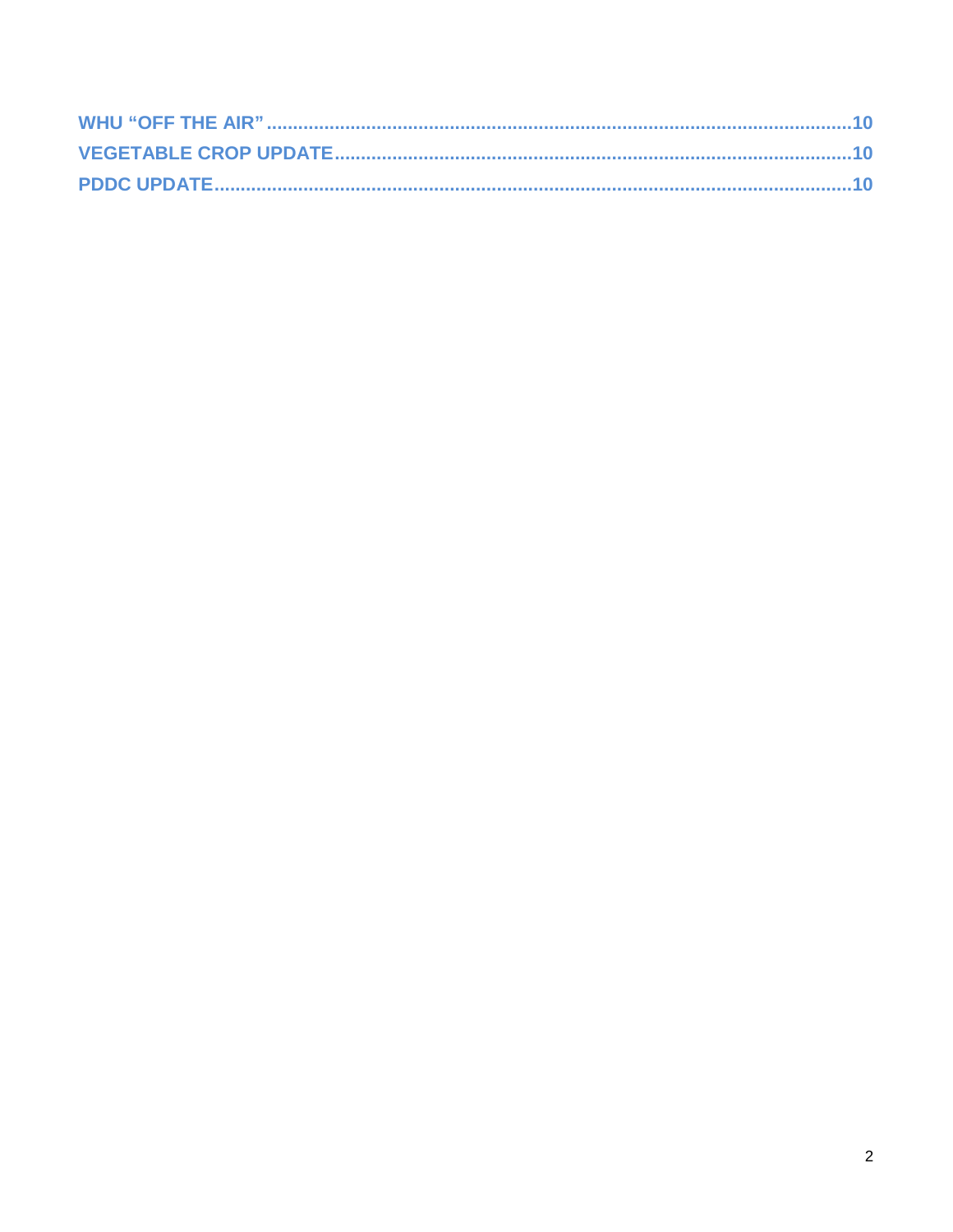# **WI WEATHER REVIEW**

Scattered early-week showers and moderate temperatures maintained generally favorable growing conditions for summer crops in the latter stages of development. Rain benefited corn and soybeans in portions of central and northern Wisconsin, but moisture remained limited in southern areas. According to the current US Drought Monitor, moderate drought conditions and pockets of abnormal dryness have developed in the southwest counties, where topsoil moisture ratings were 46% very short or short at the start of the week. Rainfall deficits have also increased since July in the south-central, southeast and east-central regions, and topsoil moisture ratings there are now 44- 60% very short or short for croplands. The late summer dry weather trend could adversely affect corn and soybeans during the most critical grain- and pod-filling stages if rain continues to bypass southern Wisconsin. (Issue No.17 of Wisconsin Pest Bulletin)

Average soil temperatures at 2" as of August 14, 2015: Hancock 81.1, Arlington 85.8 [\(http://agwx.soils.wisc.edu/uwex\\_agwx/awon/awon\\_seven\\_day\)](http://agwx.soils.wisc.edu/uwex_agwx/awon/awon_seven_day)

### **Growing degree days (GDD)**

Growing degree days is an accumulation of maximum and minimum temperature averages as related directly to plant and insect development. This week, the GDD<sub>mod50</sub> in Wisconsin ranged from 1364 to 2088. Following is a list of DD as of Aug 13, 2015 for the following cities: Appleton-1745 Bayfield-1364; Beloit-2081; Big Flats-1870; Crandon-1419; Crivitz-1537; Cumberland-1673; Eau Claire-1887; Fond du Lac-1719; Green Bay-1642; Hancock-1870; Hartford-1681; Juneau-1815; LaCrosse-2088; Lone Rock-1917; Madison-1966; Medford-1533; Milwaukee-1634; Port Edwards-1804; Racine-1628; Sullivan-1681; Waukesha-1681; Wausau-1603. To determine the GDD of any location in Wisconsin, use the degree day calculator at the UW Extension Ag Weather webpage:

[http://agwx.soils.wisc.edu/uwex\\_agwx/thermal\\_models/many\\_degree\\_days\\_for\\_date](http://agwx.soils.wisc.edu/uwex_agwx/thermal_models/many_degree_days_for_date)

To put it in perspective, following is an abbreviated list of plant and insect phenological stages in relation to GDD accumulations at which events occur (http://www.entomology.umn.edu/cues/Web/049DegreeDays.pdf ): Ural falsespirea, first bloom, 1,170; panicled goldenraintree, first bloom, 1251; Rose-of-Sharon first bloom, 1347; **pine needle scale egg hatch-2nd generation**, 1349; **euonymus scale-2nd egg hatch**,1923.

# **WI CROP PROGRESS AND CONDITION**

Copy and paste the following link into your browser to find weather review and reports from around the state for the last week.

[http://www.nass.usda.gov/Statistics\\_by\\_State/Wisconsin/Publications/Crop\\_Progress\\_&\\_Condition/2015/](http://www.nass.usda.gov/Statistics_by_State/Wisconsin/Publications/Crop_Progress_&_Condition/2015/WI_08_17_15.pdf) [WI\\_08\\_17\\_15.pdf](http://www.nass.usda.gov/Statistics_by_State/Wisconsin/Publications/Crop_Progress_&_Condition/2015/WI_08_17_15.pdf)

# **INTRODUCTION**

The host for today's WHU was Scott Reuss from Marinette/Florence/Oconto Counties; PDDC Director Brian Hudelson was the specialist participant. Brian Smith of the UW-River Falls/Extension Fruit Specialist sent one file and gave a presentation on Novelty Fruits. Participants in today's discussions were representatives from the following counties: Brown (Vijai Pandian), Eau Claire (Erin LaFaive), Jackson (Trisha Wagner), Kenosha (Barb Larson), Marquette (Lyssa Seefeldt), Outagamie (Ann Donnellan), Portage (Walt Rasmussen), Rock (Christy Marsden), St. Croix (Heidi Doering), Walworth (Chrissy Wen), Washburn/Sawyer/Burnett (Kevin Schoessow), Waukesha (Kristin Krokowski and Anne).

# **HORTS' SHORTS**

Agents report the following issues to be of interest this week: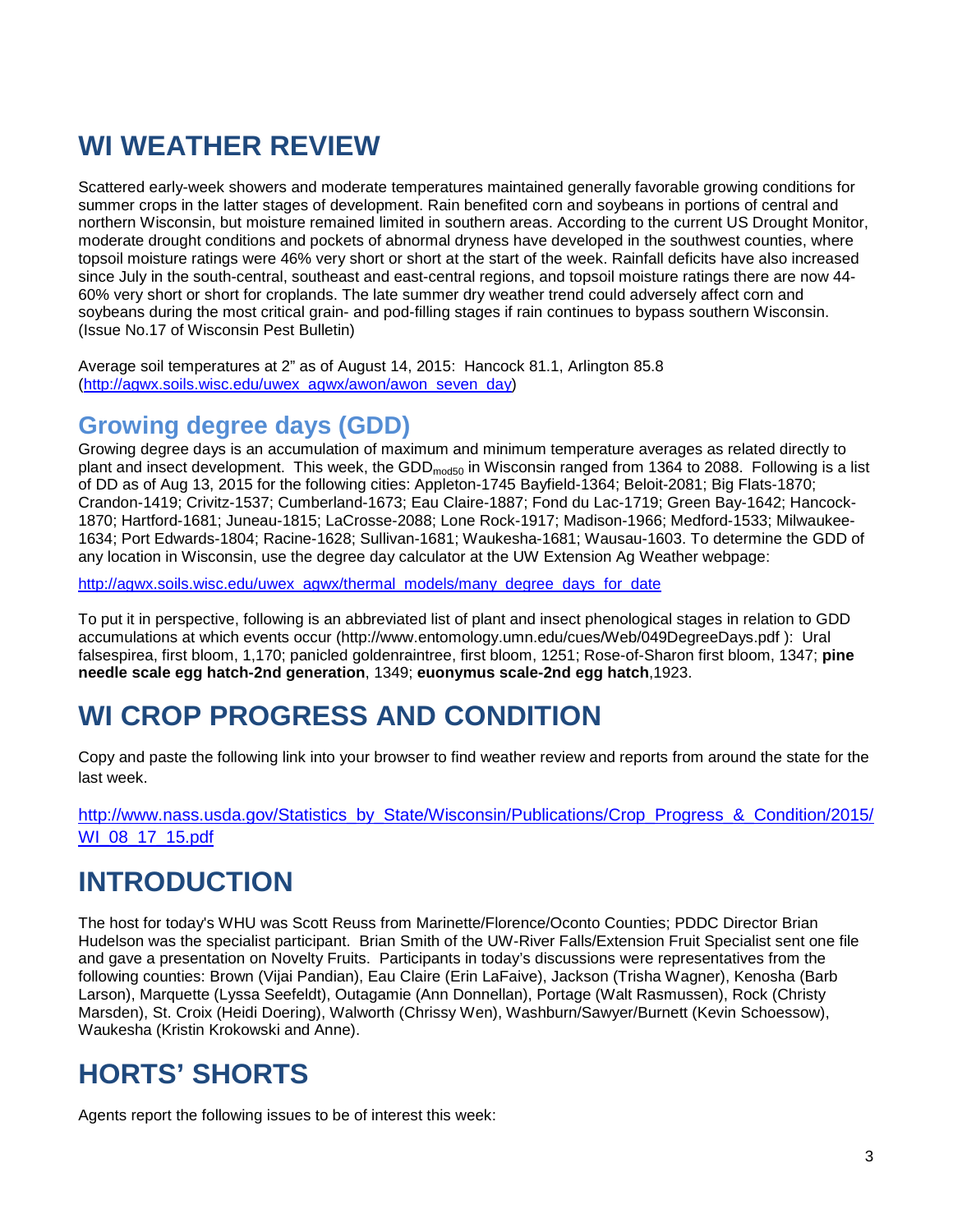Brown County: We did finally get rain this week after 2-3 weeks with none and the grass has sprung back and is green. Calls have been about slime mold in lawns, powdery mildew on cucurbits, blossom end rot, growth cracks on tomatoes and bacterial speck on tomatoes. We are also getting calls about wasps building nests in concealed places and magnolia scale. Another issue is tree decline, with some reports of sudden branch wilting. We sent in a sample of a branch that suddenly wilted to be tested for verticillium wilt.

Eau Claire County: We are getting calls about tree decline that run the gamut from cosmetic issues to oak wilt, and we are also hearing about apple trees. Japanese beetles are here, but I haven't had any calls about them. We are seeing the second generation of cabbage maggots and there are a lot of eggs on the cole crops. We also have blossom end rot in the teaching garden, but no reports of that from anyone else. We are getting calls about early blight, though. We have had enough moisture, but lawns are slowing down because it is really hot here.

Jackson County: We are also getting tree decline calls, as well as Septoria on tomato. Last week I sent in a sample for suspected oak wilt.

Marquette County: Calls this week were about tree decline. It is pretty dry even though we got a little rain last week and lawns are going dormant and turning brown because the sandy soil doesn't retain moisture.

Marinette/Florence/Oconto Counties: We are getting a lot of calls about tree issues and disease issues. Yesterday, the southern half of the county got rain, but it completely missed the northern half. It has been dry in some places, wet in others. I caught my first SWD yesterday, but we don't have a lot of insect pests this year. Nothing exceptionally new happened.

Kenosha County: With the slowdown in lawn growth, we are seeing a lot of rust in lawns and I did send a sample into Paul Koch for the rust study.

Outagamie County: We had calls about bees and how to control them. We received 1.5 inches of rain from the last rain storm. One interesting issue was the finding of water hemp in a soybean field. It took a phenomenal amount of Round-up to control it and it is still coming back. That is a huge weed which seems to be impacting agricultural crops.

Portage County: I measured 2.2 inches of rain in my gauge. We are getting more calls about Japanese beetles. I enlisted Mark's and Laura's help for some weed IDs. I did find some red thread in lawns; there were some patchy pink areas in the grass.

Rock County: We have similar issues as everyone else. It hasn't rained here since July 18 and the grass is browning so other plants are also being affected. Tree issues are still being reported.

St. Croix County: I had one of the late blight cases that Brian talked about; it took out a whole chunk of tomatoes and potatoes in my garden. I have had a few calls about SWD. Even though we are between the raspberry seasons, people are still seeing these so I am giving advice about that. I have had a few calls about Japanese beetles and someone brought in a Japanese beetle from an apple tree. We are a little dry here, and that is keeping the lawn from growing.

Walworth County: Not much different than other reports except that we have magnolia scale in massive amounts. I drove around Fontana on Lake Geneva and not one yard was spared. They were all either shiny with the honeydew or had sooty mold. The honeydew is covering everything from the crawlers coming out.

Washburn/Sawyer/Burnett Counties: Tree decline is still an issue! We are doing well with moisture but it is hotter now so we getting more calls on leaf diseases, and fusarium and verticillium wilt. There isn't much insect activity here although I did take a call from someone in Cumberland about Japanese beetles. at least no true Japanese beetles.

Waukesha County: It is seriously dry here; our last significant rain was around July 4. I am seeing a lot of scorch on tree leaf edges and there are lots of weeds in the dormant lawns. The grass isn't growing so the invasives are coming in and people want to know what they are. We had an interesting case of bacterial spot on peach which was likely due to poor siting of the tree; it gets less than 6 hours of sunlight. The caller wanted to know why it wasn't doing well so we talked through that.

*Comment from Walt*: *What is everyone doing about the scale? I have had calls about maples and I have several oaks that are looking bad because of it. My truck is so sticky, you can hardly let go of it.*

*Chrissy: I talked to PJ about this yesterday and he said there isn't too much you can do. It is covering huge oaks*  and huge hackberries and systemics aren't that effective just because of the size of the infestation. He said that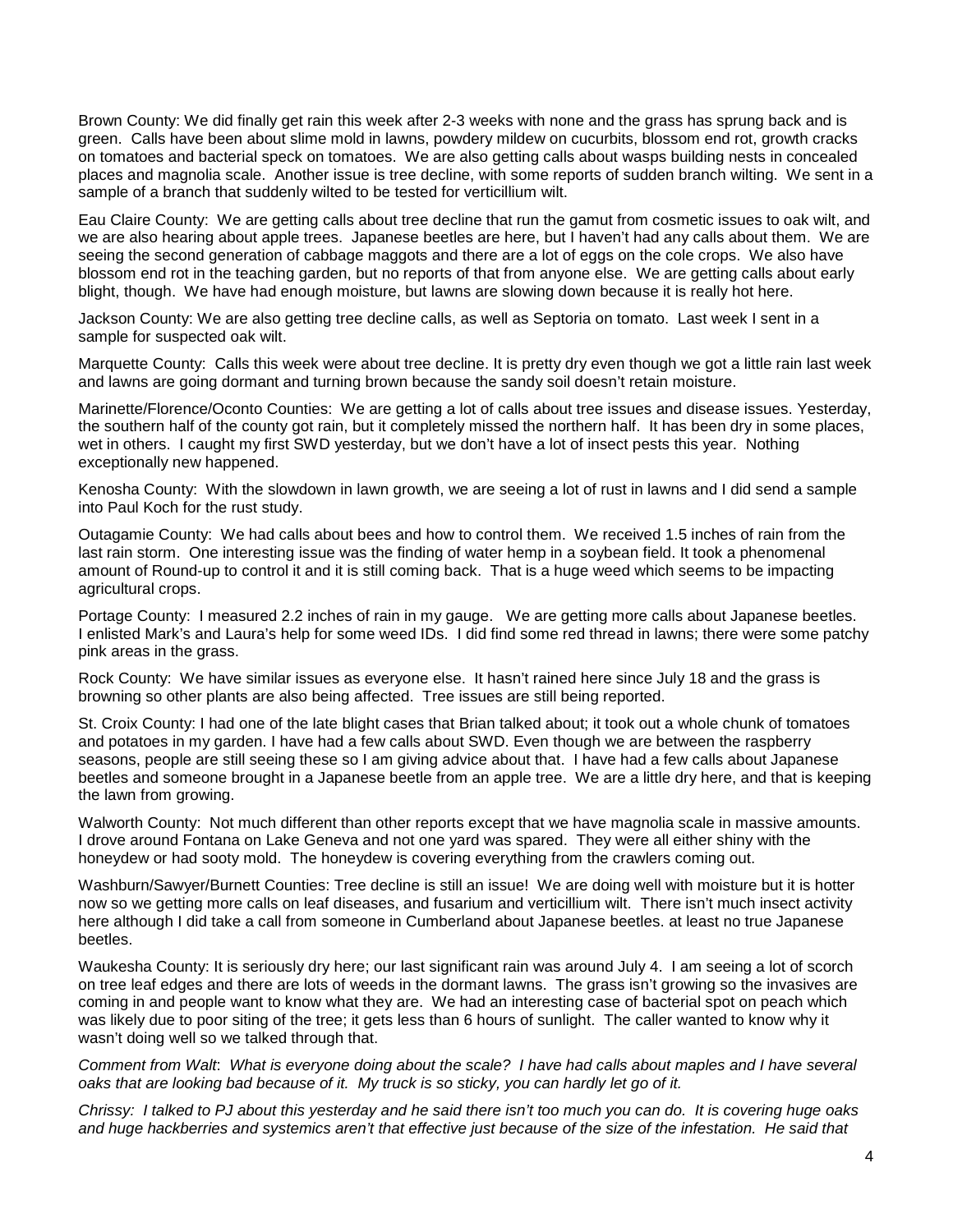*there aren't too many beneficials out there controlling it, so there is an imbalance. He mentioned that magnolia scale, lecanium scale, and some other specific scales like tuliptree scale, are pretty bad this year. The scale is secondary to the amount of sap the scale is generating; the sticky stuff is covering everything.*

# **SPECIALIST REPORT: Insect Diagnostic Lab Update**

*P. J. Liesch, Assistant Faculty Associate, UW-Madison Department of Entomology, and Manager of the UW-Extension Insect Diagnostic Lab* [pliesch@wisc.edu](mailto:pliesch@wisc.edu)

There was no insect update this week.

## **SPECIALIST REPORT: Plant Diagnostic Disease Clinic**

Presented by Brian Hudelson, Sr. Outreach Specialist, UW-Plant Pathology, and Director of the UW-Extension Plant Disease Diagnostics Clinic (PDDC) [bdh@plantpath.wisc.edu](mailto:bdh@plantpath.wisc.edu)

It has been busy week for leaf diseases on woody ornamentals, especially variants of anthracnose. We diagnosed verticillium wilt on leatherwood, but there are no literature references to verticillium on this species. We will be doing Koch's Postulates on that sample. It did come from a yard with a history of verticillium problems. We also had a serviceberry with a case of cedar apple rust showing symptoms on the leaves. We diagnosed numerous fruit tree species such as apples, cherries, plums, blueberries with various root and crown rot pathogens. We found Phytophthora, Rhizoctonia, and Pythium. We had a spruce sample with Diplodia and on this particular sample, the branch tips had died back and curled and they were filled with the Diplodia spores. For vegetables, we diagnosed crown gall on broccoli and had a case of basil downy mildew. We confirmed late blight on tomatoes in Polk County and St. Croix County.

### **Questions**

#### **Crown Gall Management**

#### *How do you control for crown gall on broccoli?*

We diagnosed crown gall, but there is no reference in the literature to it affecting brassicas. The best management strategy is not to plant susceptible hosts, but the pathogen does have a wide host range. It is possible that the agrobacterium used in GMO to transform brassica genes could introduce genes that make it susceptible to that organism. You can also replace the soil in the bed, since agrobacterium is ubiquitous. If it is growing in raised beds, you can do a 10 minute bleach rinse of the boards, but it may take multiple treatments. You could also replace the boards.

#### **Possible Late Blight on Tomato**

*Did you diagnose anything on the tomato plant that had lesions on the leaves and fruit? It looked like late blight.*

If it was late blight, you would have already heard from us. It is still in process, but we are culturing it to see if it is bacterial.

#### **Garlic Sample**

### *Any diagnosis yet on the garlic we sent in?*

*We found Fusarium oxysporum in both the stems and the cloves. Any symptomatic garlic from that area should not be sold as planting stock. We also had an onion sample with symptoms on the basal plate. That pathogen usually enters from a damaged area, but it is a strong pathogen.*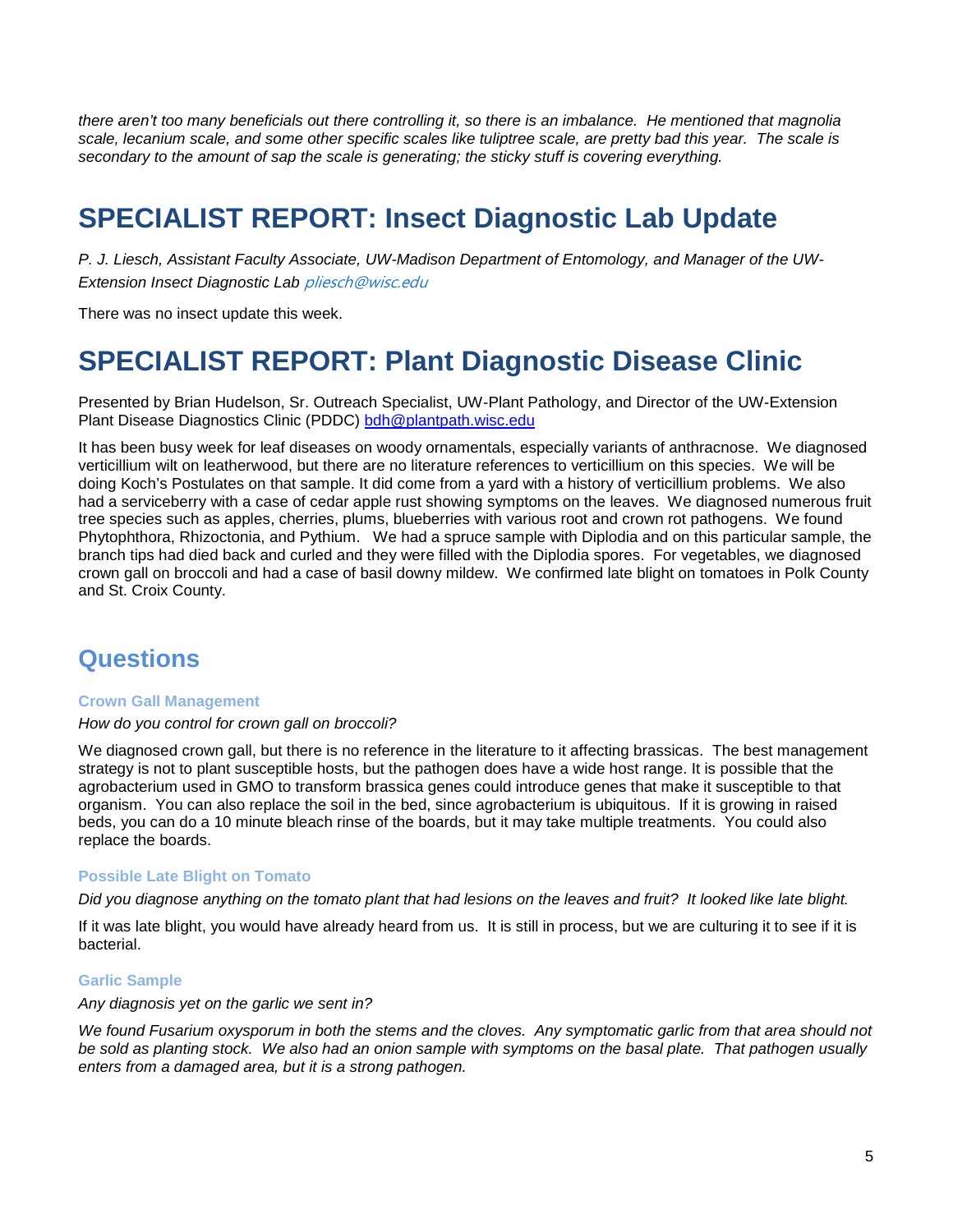## **SPECIAL TOPIC: Novelty Fruits**

*Presented by Brian Smith, UW-River Falls/Extension, Dept. of Plant and Earth Science, Fruit Crop Specialist*

Brian sent a handout to accompany his presentation.

### **Overview of Novelty Fruit Culture**

Novelty means different things. One example is the cranberry. What is more common than a cranberry in Wisconsin? Most people don't know they can easily be grown in a home yard and can provide a ground cover. Novelty fruits are those not usually found in a grocery store so we have to grow them to get what we think would work on a site.

#### **Traits to Consider When Choosing**

When choosing a novelty fruit to grow, you will have more success if you choose tough fruits from the Great Plains. Some are very drought tolerant and also have some aesthetic landscaping value to them.

Most can be made into jelly, and some can be made into wine. When determining which species to plant, disease resistance and flavor are two considerations. Most of the novelty fruits don't have good enough flavor without some sort of processing, but some do. Some of the other traits to look for (just like with apples) are those that have late blooms to avoid frost damage, have some ornamental qualities, whose fruit has some storage quality and whether hardiness has been tested in your growing zone.

Many new or novelty fruits have not been thoroughly tested for adaptation to an area. If they are new to an area, most people don't grow it and there is probably a reason for that. If they have been around awhile, maybe they just didn't catch on and finding a source is difficult.

There have been some projects to develop novelty fruits. Brian worked with Dale Secher at Carandale Farms in Oregon, Wisconsin who started with an Agricultural Development and Diversification (ADD) grant and has done a lot with novelty fruits. He has hundreds of different fruits at his farm.

#### <http://uncommonfruit.cias.wisc.edu/>

Another consideration for novelty fruit is whether they are adapted. More and more of the novelty fruits have not been tested and are being offered for sale before we know about their adaptation. Everyone wants to cash in on the royalties from plant patents and there isn't enough emphasis on testing them. Most people listening in to this presentation are aware of winter hardiness zones. Sometimes those zones are stretched on novelty fruits. For instance, River Falls is really in Zone 3b, but the hardiness maps put it in Zone 4a. There are lots of variations due to topography, and we don't really know how the novelty fruit will adapt.

#### **Maintenance of Novelty Fruit Crops**

Just like with lawns, nobody want to spend too much time on maintenance of novelty fruit crops. Slide 6 shows that many novelty fruit crops do not require a lot of maintenance. Most of the crops which will be talked about require low maintenance and need very few sprays and are tolerant of stressful conditions.

### **Novelty Fruit Choices**

Brian quickly went through the slides, picking up a few points from each. See the handout for more information about the different fruits.

### **Black Chokeberry or Aronia**

Aronia has been used as an ornamental for many years. About 100 years ago, Russian and Polish breeders took some US germplasm and starting breeding for fruit size. The cultivars 'Nero' and 'Viking' came out of those breeding programs and the fruit is about 2-4 times larger than the landscaping chokeberries. This is an up and coming fruit in Wisconsin. There are about 300 acres planted to aronia and it is all going to processing. Slides 7-8 describe some of the available cultivars, but 'Viking' is the top pick because of fruit size.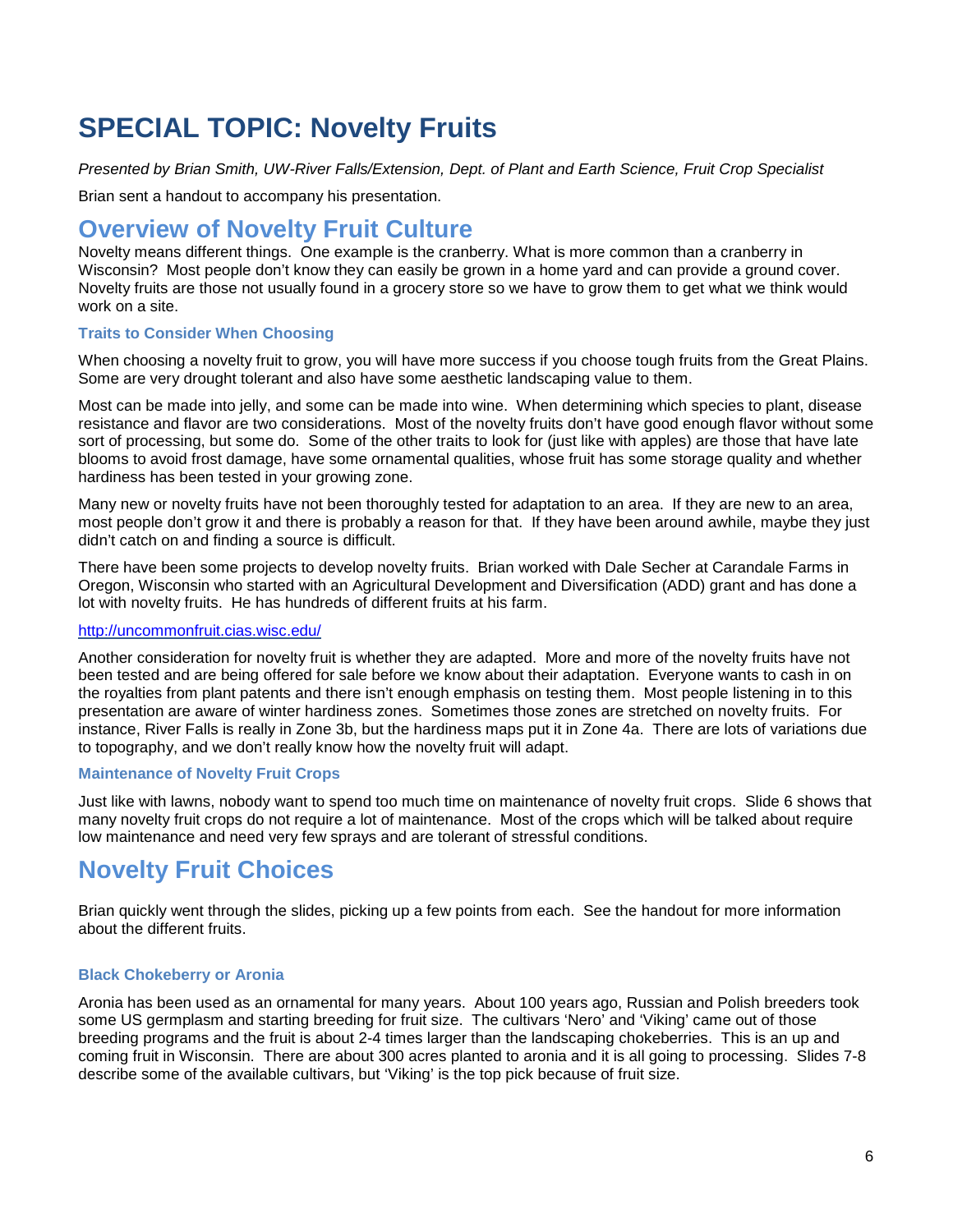#### **Buffaloberry**

Buffaloberry or Silver Buffaloberry is a native to the Great Plains and is very drought resistant. The fruits are high in lycopene and antioxidants. The bush doesn't get very large and the fruit also tastes good raw, which is not true for most of these fruits.

#### **Cranberry**

As Brian mentioned before, cranberries can be grown in the home garden by providing the organic matter, the moisture, and the acidic pH these need to do well. They can be grown in rows like strawberries and covered in the winter.

#### **Clove Currant**

Clove currant is a favorite and would be a good commercial fruit. It is a very tasty black currant and way better tasting to eat out of hand than a normal black currant. The flowers have exceptional fragrance in the spring that smells just like cloves and it has fruited every year in my garden. It makes fantastic juice, jelly and wine. 'Crandall' is a good cultivar.

#### **Elderberry**

New varieties have been introduced recently. A grower friend in Missouri has released a vigorous, large fruited specimen called 'Wyldewood'. Both 'Marge' and 'Bob Gordon' are superior to older cultivars like 'Adams', 'Johns', 'Nova' and 'York'. The ornamental varieties such as 'Black Lace' and 'Black Beauty' don't perform as well. They are marginally hardy so they need a protected spot and ample moisture, and most of them don't fruit. These latter cultivars are grown for their purple foliage and pink flowers.

#### **Gooseberry**

Gooseberries are halfway novelty and halfway commercial and are common. Gooseberries are tolerant of home gardening conditions, taking some shade. 'Hinnonmaki Red' is a very good commercial cultivar so it will do well in the backyard, too.

#### **Haskaps or Honeyberry**

An up and coming crop for the home garden is haskaps or honeyberries. The Carrington Research Extension Center in North Dakota and Bob Bors in Saskatoon at the University of Saskatchewan are testing a whole series of new cultivars. Honeyberries are in the honeysuckle genus Lonicera. They bloom extremely early but don't seem to suffer frost damage. If they fruit in North Dakota, that is a good endorsement for growing in Wisconsin. They are long-lived shrubs. Slides 20-28 provide information about numerous cultivars as well as the best pollinizing companion species.

#### **Juneberry or Saskatoon**

Thousands of acres are planted to saskatoons in Canada. There are a few grown commercially in Wisconsin and in the upper midwest and they are very nice for the home yard. There are tall and compact varieties available. One compact cultivar is 'Regent'. There is a resurgence of interest in juneberries. They are considered the poor man's alternative to blueberries, but they are more tolerant of drought and alkaline soil. There is a series named after members of the British royal family: 'Princess Diana', 'Prince William', 'Fergie'. Slides 29-32 list some of the cultivars of Amelanchier canadensis, A. alnifolia, and A.stolonifera. St. Lawrence Nursery purveyed many of these cultivars, but is currently shut down.

#### **Jostaberry**

This fruit is a hybrid of gooseberries and black currants. It has been a poor performer for Brian and he has never seen them fruit with much success anywhere he has seen them growing.

#### **Hardy Kiwi**

Research is being done in both Minnesota and Michigan State, so there is a good opportunity for them to be introduced. Most of them are hybrids of the various red and green species. Slides 34-37 give some cultural information as well as cultivars and sources for hardy kiwis. Some hardy kiwi cultivars are 'Anna', 'Ken's Red', and 'Michigan State'.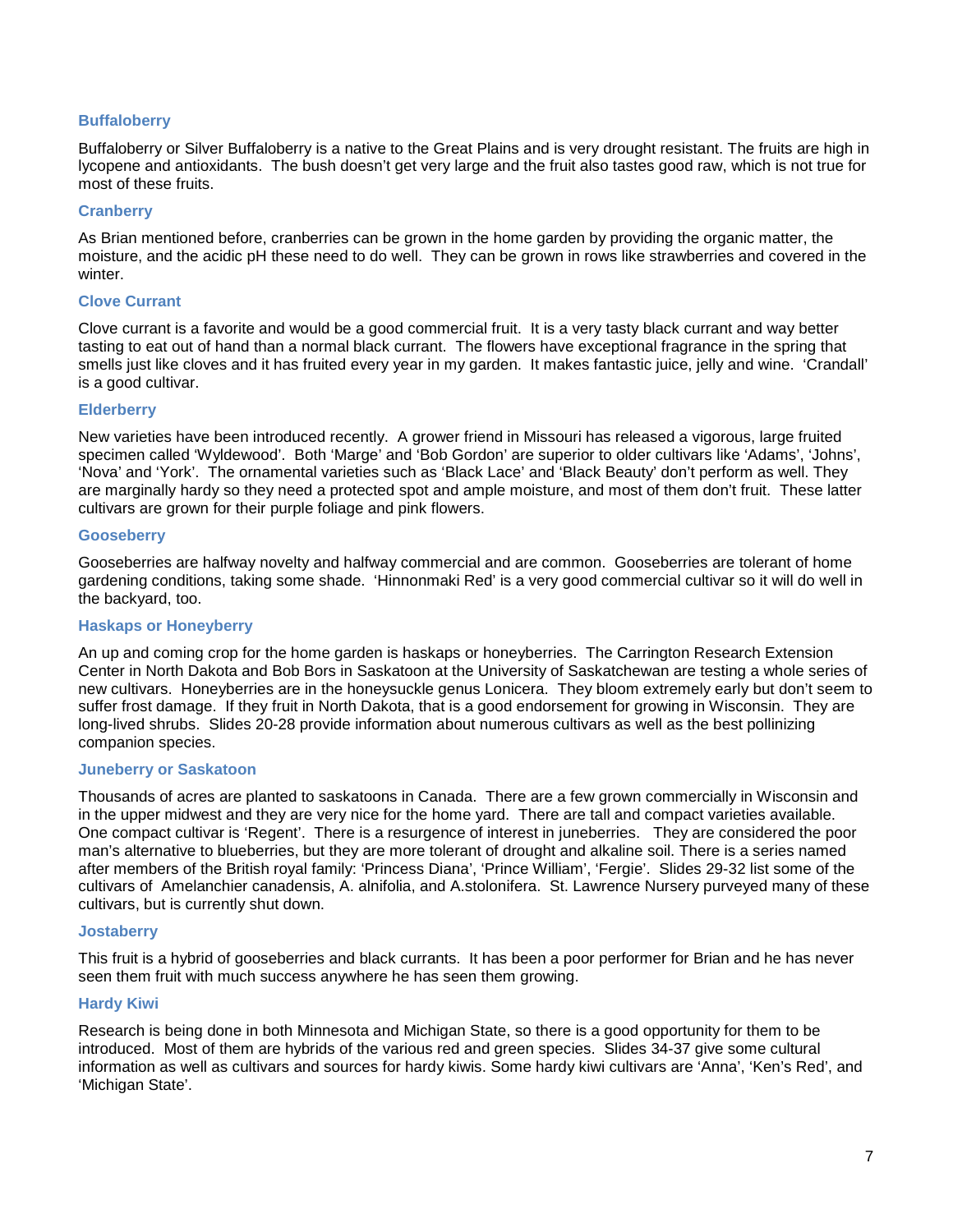#### **Mulberry**

'Northrop' is the hardiest. St. Lawrence nursery was a good source for these plants and other novelty fruits. They shut down after this spring and may reopen in 2 or 3 years. There are red, black, and white varieties and they are very prolific. Mulberries usually have dioecious flowers so you need males and females, but there are some with perfect flowers as well.

#### **Seaberry**

Seaberry is a very tough plant and is a good fencing plant for pesky neighbors due to its large thorns and its 10-12 foot height. You need 1 male for every 3-4 females for pollination. The fruits are astringent but very high in antioxidants; you need to process this one.

### **Questions/Comments**

#### **Apple Tree Decline**

We are still hearing about apple tree decline and many of the affected trees have root issues. We are also hearing *about apple replant disease when the new plant is put in the same hole. No pathogens are being found so the cause is pointing to environmental issues.* 

Apple tree decline is a set of complex issues with multiple organisms and environmental issues. Nematodes, Rhizoctonia, Pythium, and Phytophthora can all be involved at different levels. Environmental factors, including poor winter hardiness, heavy soil or subsoil, frost pockets and poor drainage, can all play a part. If the tree is already stressed because of these issues, then it predisposes the tree to winter injury. In a poor site, heavy rainfall or fluctuating temperatures exacerbate any issues. You may not see it right away, but it may show up 2 or 3 years down the road especially in a year of heavy fruit load or a stressful time like fluctuating conditions of cool and wet or drought.

To avoid apple replant disease, don't put the replacement in the exact same hole. Plant the replacements exactly in between old rows so you are offset as far as possible from the old roots. Many times, the replacements are dwarf trees so that spacing becomes a problem. It is best to choose a new site, prepared with good soil and good drainage. That contributes to longevity.

#### *Is there a rootstock that is better for replanting? I have heard that Geneva out of New York is a good one for replanting. Is there good data about it?*

There isn't enough good data on the Geneva rootstocks. Geneva rootstocks 16 and 41 look good, but there is only about 5 years of data and that isn't enough to recommend it commercially. There is anecdotal evidence from some northern orchards that their trees on Geneva rootstocks made it through the winter better than Budagovsky 9 or on some of the traditional rootstocks like M26 or M7. Budagovsky 9 appears to be fully winter hardy and fully dwarf and does have some problems, but is better than Malling 9 for winter hardiness and some of the deep diseases becoming manifested.

#### **Goji Berry**

#### *Can you comment about goji berry?*

That one is not as hardy as claimed; it is only borderline hardy in Zone 5. I have never heard of anyone successfully growing except in southern Wisconsin and then only sporadically successful. It can't tolerate the climate in the northern half of the state.

#### **Thimbleberry**

#### *What about thimbleberries?*

They are related to plants in the Pacific Northwest and get some of the same problems as raspberries and blackberries. They are not overly successful here because they like a cooler summer.

#### **Shade Tolerant Species**

*Are any of these fruits shade tolerant? How many years for full production?*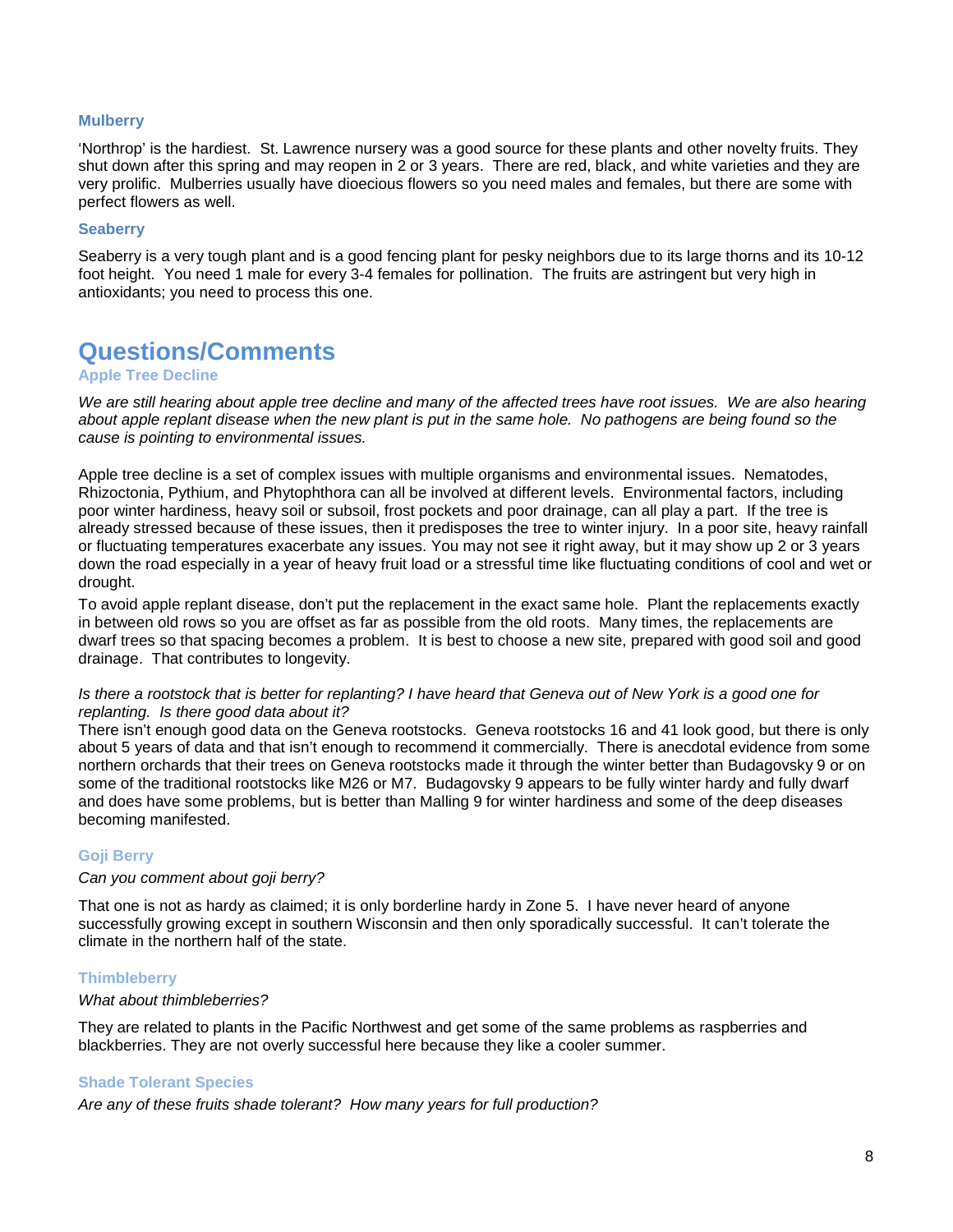Thimbleberries are shade tolerant and kiwis are shade tolerant once established. Kiwis need special protection while they are getting established, but can become rampant. There was even a report out of Michigan where they were concerned that the kiwis would take over a tree. It usually takes 4-5 years before you get full production.

### **Honeyberry Production**

*How many years does it take for Honeyberry production?*

They will start setting a little fruit in a couple of years. I am going to be setting out a small replicated trial with some plants that are a couple of years old and setting a small amount of fruit. At Carrington Research Station in North Dakota, honeyberries were setting a fair amount of fruit by year 3, but it usually takes 4-5 years before you get full production.

*Tundra and Borealis are in their second year and bloomed, but we got no fruit.*

Those two do bloom fairly early. In North Dakota, older varieties did seem to fruit more sporadically.

#### **Jostaberry Performance**

*We have had good performance for our second year jostaberries here in Green Bay. Even though we didn't have snow cover until January, we got quite a bit of fruit. It has a sweet and sour taste. The growth has been phenomenal.*

They seem to grow well, but have poor fruit production. I am glad to hear you had such success with them because they are winter hardy. Do you have any other Ribes species around to pollinize them?

*We have gooseberries and both red and black currants nearby.* 

The black currant should be a good pollinizer for them if the bloom time overlaps.

*The fruit is a little bigger than a gooseberry, but there aren't any spines.*

### **Which Fruits Require Cooking?**

*Can some of these fruits be eaten raw or do all of them need to be processed or cooked? I know that elderberry needs to be cooked.*

Quite a few of them can be eaten but you wouldn't want to, like chokeberry. Buffaloberry can be eaten and is okay, but even cranberries need processing. Clove currants are very good raw with a special complex flavor and are not astringent. Elderberries need to be processed. If you had the time and patience to grow and test a lot of cultivars, gooseberries are a connoisseur's delight. A grower friend sent me a sample tray overnight a couple of years ago and they were phenomenal. Honeyberries are a little tart, but good. Kiwis, mulberries, and juneberries are all mild and can be eaten raw. Sea buckthorn can't be eaten raw.

#### **Are Any Species Invasive?**

*Are any of these species invasive? You hear buckthorn and get anxious.*

Most of these I checked off as non-invasive. Autumn olive was knocked off the list despite having good fruit potential because it is highly invasive.

#### **Spotted Wing Drosophila Resistance?**

#### *All of these are resistant to SWD, correct?*

They haven't been checked, but probably none of them are. It is a matter of which fruit is more attractive. Most of these fruits won't be as attractive as our larger more succulent ones. You might get SWD in buffaloberry, elderberry and haskaps. Juneberries are too early. In most parts of the state, we don't see them in strawberries yet. So, if the fruit ripens before strawberries, you are probably good.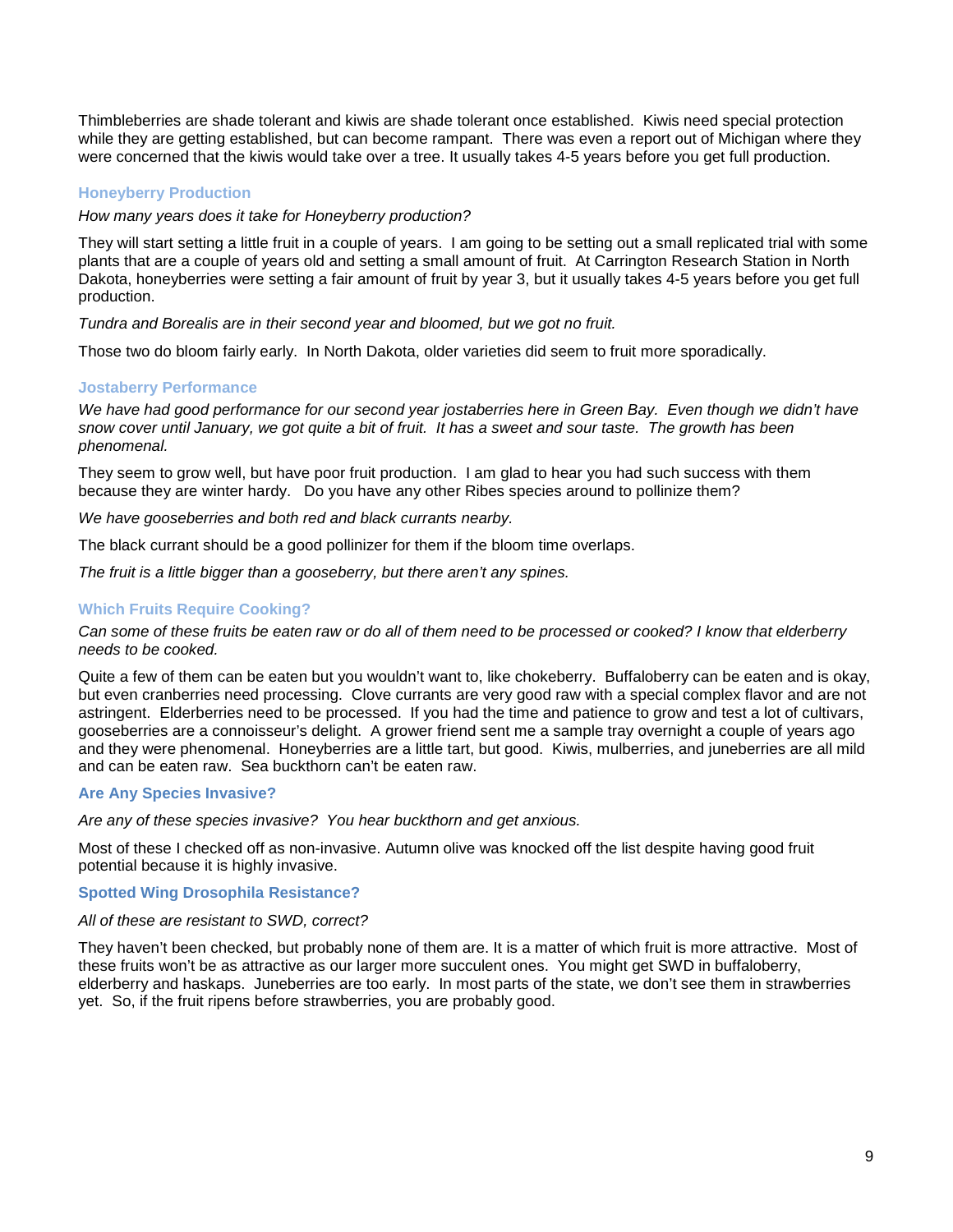# **FINAL NOTES and ANNOUNCEMENTS**

- On August 21, Trisha Wagner from Jackson County will host and the special topic will be Butterfly Gardening by Mark Dwyer, Director of the Rotary Gardens in Janesville.
- In St. Croix County, on August 20 we are holding an Urban Tree ID and Selection Course in the morning. Dr. Laura Jull will be coming to teach. We will have an afternoon tree walk at UW-River Falls.
- Lisa: On October 4-6, the Cut Flower Growers will hold a conference in Madison at the Sheraton Hotel. Roy Klehm, Brian, and PJ among others, will be on hand. There will also be a tour. You can find out about it at [www.ascfg.org/](http://www.ascfg.org/)
- Walt: Ken Schroeder is doing veggie garden walks of home vegetable gardens in Portage County. If anyone is interested, email the extension in Portage County for a schedule.

The full audio podcast of today's and archived WHU conferences can be found at<http://fyi.uwex.edu/wihortupdate/>

## **UW LINKS**

Wisconsin Horticulture webpage [http://hort.uwex.edu](http://hort.uwex.edu/)

UW Plant Disease Diagnostics webpage<http://labs.russell.wisc.edu/pddc/>

UW Insect Diagnostic Lab<http://www.entomology.wisc.edu/diaglab/>

UW Turfgrass Diagnostic Lab<http://labs.russell.wisc.edu/tdl/>

UW Vegetable Pathology Webpage<http://www.plantpath.wisc.edu/wivegdis/>

UW Vegetable Entomology Webpage [http://www.entomology.wisc.edu/vegento/people/groves.html#](http://www.entomology.wisc.edu/vegento/people/groves.html%23)

UW-Extension Weed Science https://fyi.uwex.edu/weedsci/

UW-Extension Learning Store [http://learningstore.uwex.edu](http://learningstore.uwex.edu/)

UW Garden Facts<http://labs.russell.wisc.edu/pddc/fact-sheet-listing/>

## **WHU "OFF THE AIR"**

During this past week specialists have commented on these issues off the air: None

## **Vegetable Crop Update**

Vegetable Crop Update Newsletters #26 is available at<http://www.plantpath.wisc.edu/wivegdis/>

Topics in issue #26 (Aug 07, 2015) include: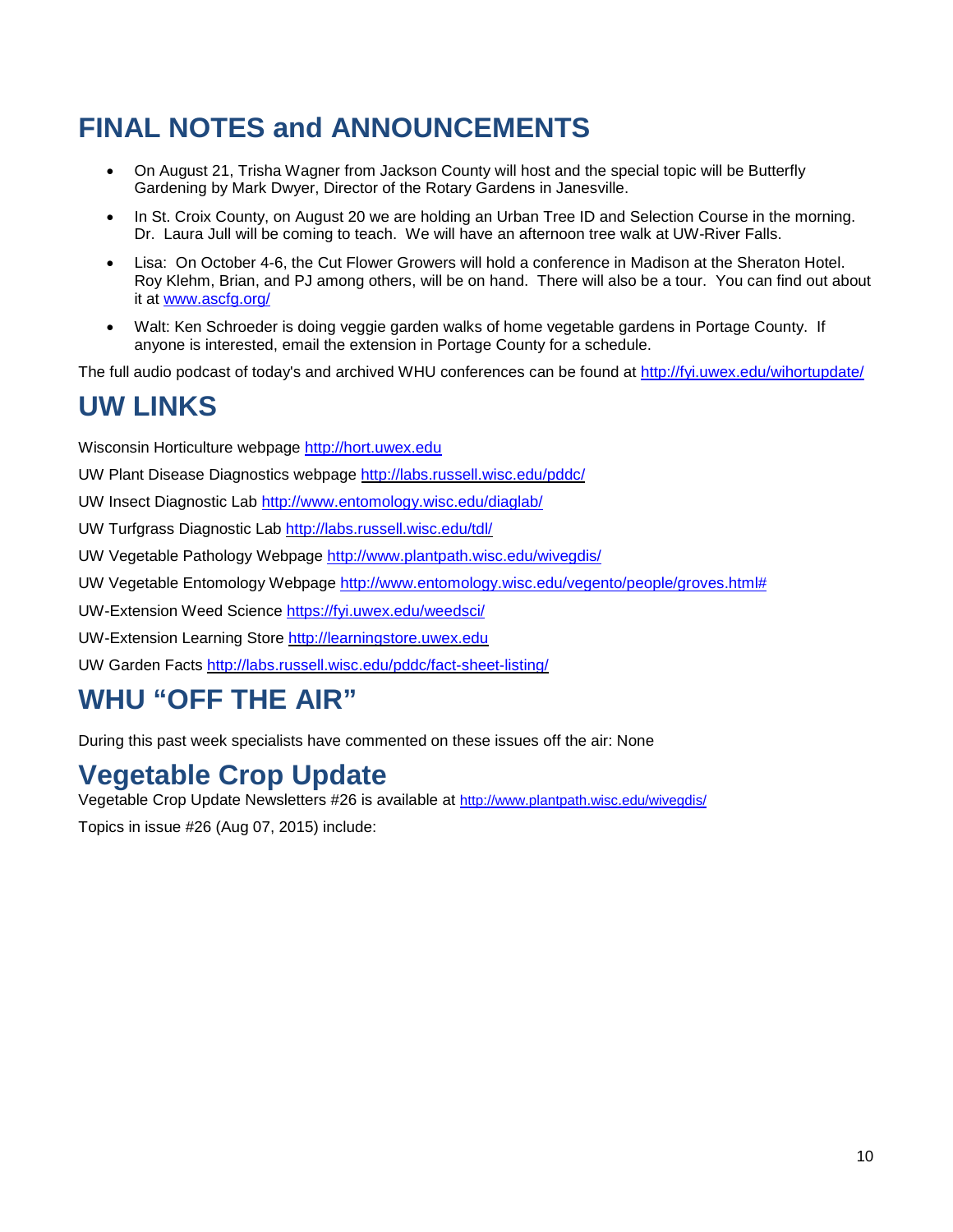- Early blight updates
- Late blight DSV accumulations and updates (Polk Co. first report)
- Cucurbit downy mildew updates
- Hop grower workshop agenda/directions
- Langlade Co. Field Day agenda

Please continue to communicate new detections of late blight to me or your county agent. My lab (as well as the UWEX clinic) can offer free diagnostics and genotyping. This information is very useful in better understanding the epidemic for best management.

## **PDDC UPDATE**

# *UW-Madison/Extension Plant Disease Diagnostic Clinic (PDDC) Update*

### *Brian Hudelson, Sean Toporek, Catherine Wendt, Claire Wisniewski, and Ann Joy*

*The PDDC receives samples of many plant and soil samples from around the state. The following diseases/disorders have been identified at the PDDC from August 8, 2015 through August 14, 2015.*

| <b>PLANT/SAMPLE</b><br><b>TYPE</b>                     | <b>DISEASE/DISORDER</b>                    | <b>PATHOGEN</b>                      | <b>COUNTY</b>    |
|--------------------------------------------------------|--------------------------------------------|--------------------------------------|------------------|
| <b>DECIDUOUS</b><br><b>WOODY</b><br><b>ORNAMENTALS</b> |                                            |                                      |                  |
| Aspen (Quaking)                                        | <b>Anthracnose</b>                         | Gloeosporium sp.                     | Jackson          |
| Elm (Unspecified)                                      | <b>Anthracnose</b>                         | Gloeosporium sp.                     | Kewaunee         |
|                                                        | <b>Dutch Elm Disease</b>                   | Ophiostoma sp.                       | <b>Brown</b>     |
| Hackberry                                              | <b>Island Chlorosis</b>                    | Uncharacterized virus                | Dane             |
| Hickory                                                | Anthracnose                                | Colletotrichum sp.                   | Dane             |
| Leatherwood<br>(Eastern)                               | <b>Verticillium Wilt</b>                   | Verticillium sp.                     | Dane             |
| Maple (Red)                                            | <b>Chlorosis</b>                           | None                                 | Olmstead<br>(MN) |
|                                                        | Sphaeropsis Canker                         | Sphaeropsis sp.                      | Olmstead<br>(MN) |
| Maple (Unspecified)                                    | <b>Purple-Bordered Leaf</b><br><b>Spot</b> | Phyllosticta minima                  | Portage          |
|                                                        | <b>Tar Spot</b>                            | <u>Rhytisma</u> sp.                  | Portage          |
| Mulberry                                               | Cylindrosporium Leaf<br>Spot               | Cylindrosporium sp.                  | Sauk             |
| Oak (Red)                                              | <b>Anthracnose</b>                         | Discula sp.                          | Door             |
|                                                        | <b>Chlorosis</b>                           | None                                 | Door             |
| Oak (Unspecified)                                      | <b>Anthracnose</b>                         | Discula sp.                          | Waukesha         |
|                                                        | <b>Tubakia Leaf Spot</b>                   | <u>Tubakia</u> sp.                   | Waukesha         |
| Rhododendron                                           | <b>Root/Crown Rot</b>                      | Phytophthora sp.,<br>Rhizoctonia sp. | Dane             |
| Serviceberry                                           | <b>Cedar-Apple Rust</b>                    | Gymnosporangium sp.                  | Portage          |
| Willow (Curly)                                         | <b>Anthracnose</b>                         | Discula sp.                          | Crawford         |
|                                                        | Dothiorella Canker                         | Dothiorella sp.                      | Crawford         |